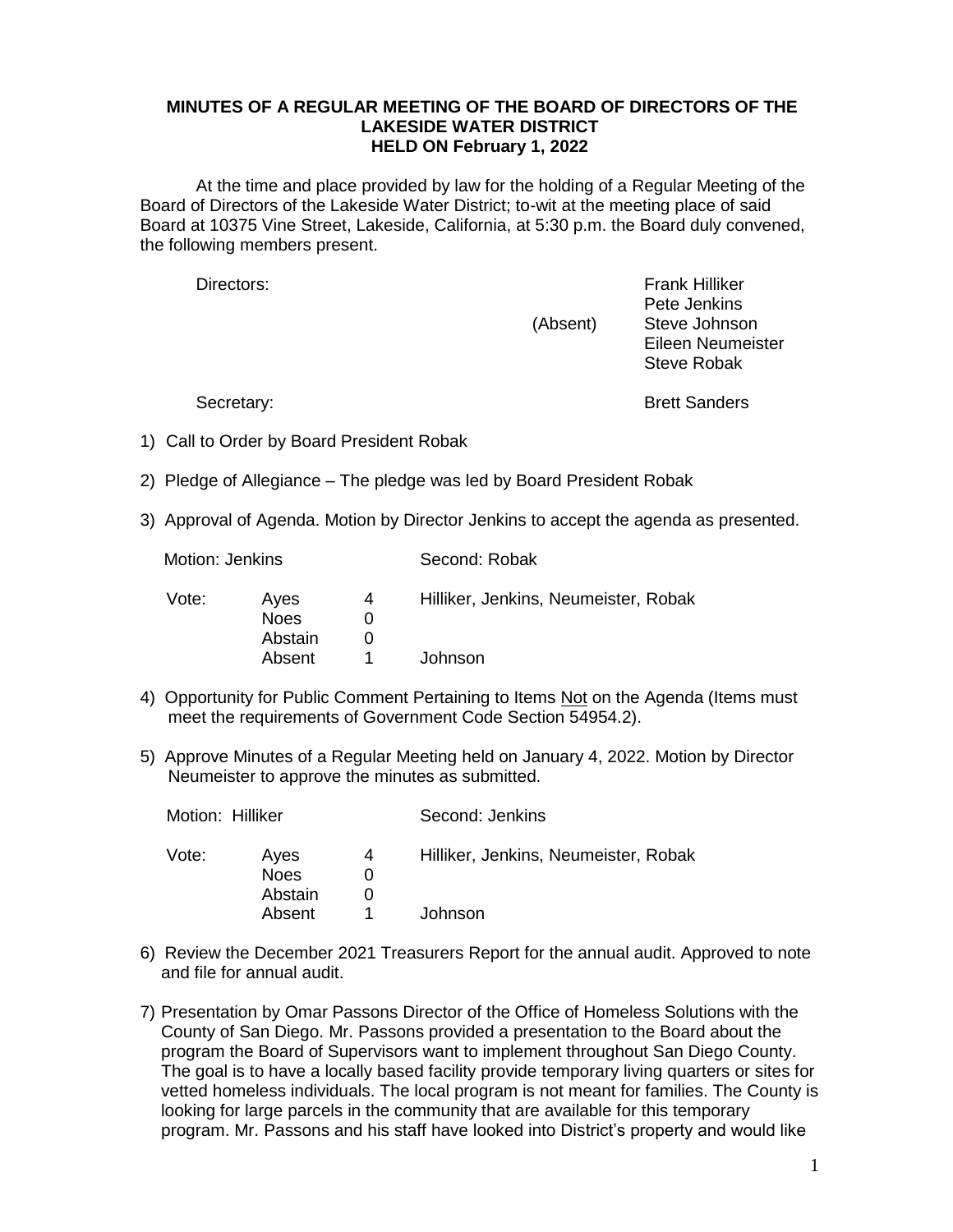to get feedback from the Board on questions and concerns. Security and vetting and management are the top concerns of the Board.

- 8) Operations Report. Superintendent Johnze reported the following.
	- Johnson Lake Reservoir Re-Coating Project Project contractor is complete. Tank is disinfected and being filled. Site is cleaned up and equipment is being hauled out. and Floor corrosion repairs are continuing along with vacuum testing of the welds. The exterior shell has been encapsulated in preparation of the sand blasting and painting.
	- Hired a new full time employee.
	- Searching for new part time meter reader
	- Work with Helix WD for potential main repairs.
	- Vacuum truck fully operational
	- County of San Diego: Ashwood and Mapleview: District work to lower an 8" water is complete. Additional work needed to allow for two more storm drain crossings 150' north of the intersection.
	- ADA Ramps will be installed around town with some work required by District crews.

Main break – 0, Service leak – 2 poly service leaks, Fire hydrant damage - 0

9) Consider Amending 8.1-11 (C) (2) Post-Retirement Health Insurance Benefits. General Manager Sanders provided an update of the program and the District's current funding status. The District's current benefit did not fund the supplemental cost for last calendar year. Motion by Director Hilliker to approve a lump sum increase in the amount of \$850 per year for a new total reimbursement cap of \$4,200.

| Motion: Hilliker |                                          |   | Second: Jenkins                                 |  |
|------------------|------------------------------------------|---|-------------------------------------------------|--|
| Vote:            | Ayes<br><b>Noes</b><br>Abstain<br>Absent | 4 | Hilliker, Neumeister, Jenkins, Robak<br>Johnson |  |
|                  |                                          |   |                                                 |  |

10) Approve Plans and Specifications for the Emerald Grove Pipeline Replacement Project and Advertise for Bids. General Manager Sanders provided a summary of the project and the timeline for acceptance and completion. Motion by Director Jenkins to approve the plans and specifications as presented and to advertise for bids.

| Motion: Jenkins |                                | Second: Hilliker |                                        |  |
|-----------------|--------------------------------|------------------|----------------------------------------|--|
| Vote:           | Aves<br><b>Noes</b><br>Abstain |                  | 4 Hilliker, Jenkins, Neumeister, Robak |  |
|                 | Absent                         |                  | Johnson                                |  |

11) Approve Demands of the Treasurer for January 2022. Motion by Director Hilliker to approve the Demands of the Treasurer as submitted.

| Motion: Hilliker |                         | Second: Jenkins |                                        |  |
|------------------|-------------------------|-----------------|----------------------------------------|--|
| Vote:            | Aves<br>Noes<br>Abstain |                 | 4 Hilliker, Jenkins, Neumeister, Robak |  |